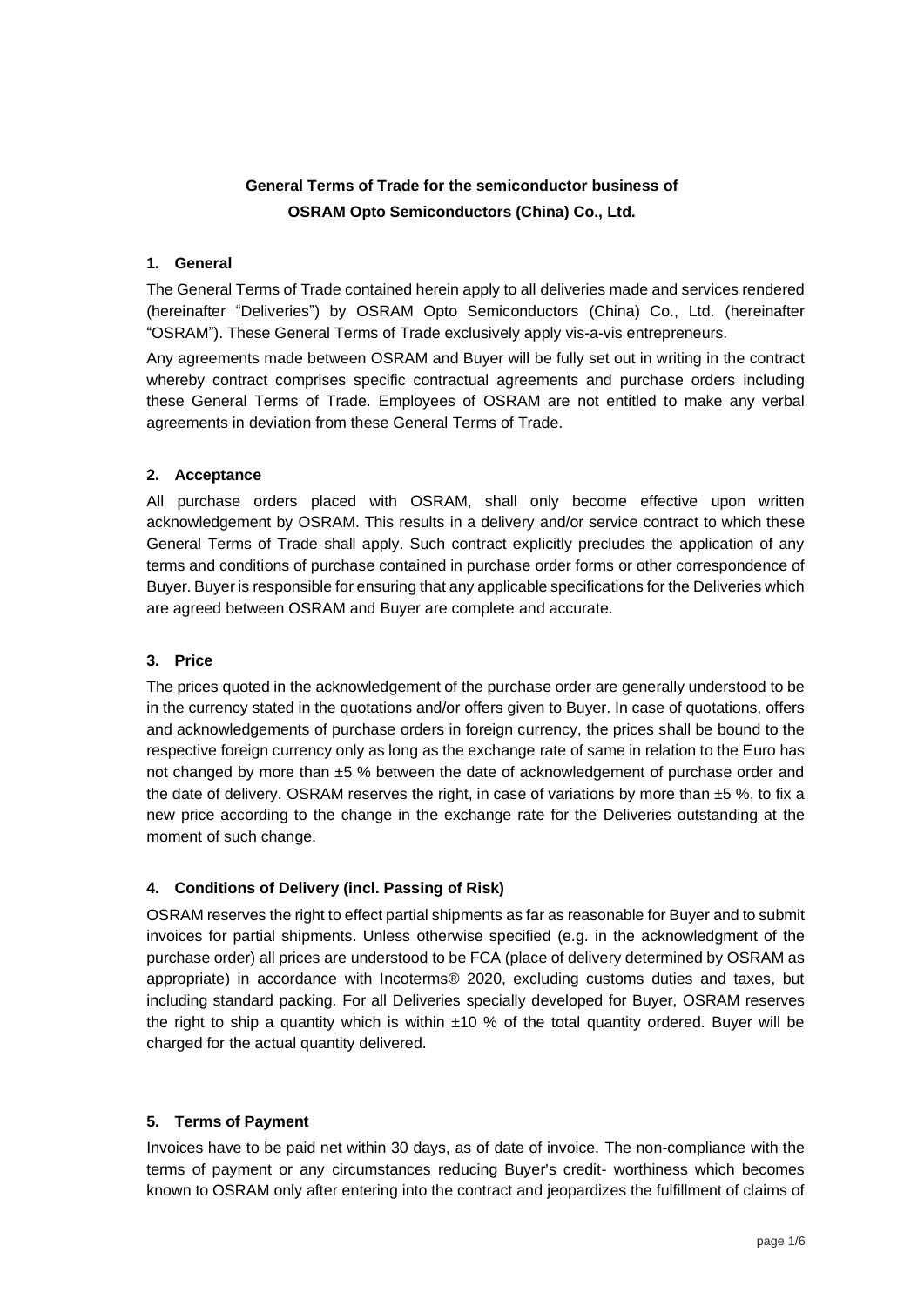OSRAM, may entitle OSRAM to call due all payments outstanding and to retain delivery until the Buyer makes an advance payment or provides of a surety. If Buyer does not do so within a reasonable period fixed by OSRAM, OSRAM shall be entitled to withdraw from the contract. Payments overdue shall be charged subsequently with past-due interest of 9 percentage points per annum above the applicable basic interest rate, as of the first day of their falling overdue. The option of enforcement of a higher damage remains unaffected. In case of default of payment, Buyer shall bear the risk for currency exchange losses incurred against the claim in Euro on the due date.

Buyer shall only be entitled to offsetting and retention rights to the extent that Buyer's counterclaims have been finally determined by a non-appealable court decision, are undisputed or have been accepted by OSRAM. This restriction shall not apply to counterclaims of Buyer for defects or partial non-performance of the contract resulting from the same contract as the claims of OSRAM.

### **6. Time of Delivery, Change of Purchase Order (incl. Assembly and Errection)**

If OSRAM is responsible for the delay (hereinafter referred to as "Delay") and Buyer has demonstrably suffered a loss therefrom, the liability of OSRAM for damages in addition to performance shall be limited to a total of 5 % of the price of that part of the Deliveries which due to the Delay could not be put to the intended use. Buyer's claims for damages in lieu of performance shall be limited to 30% of the price of that part of the Deliveries which due to the Delay could not be put to the intended use. This shall not apply in cases of liability based on intent, gross negligence, or due to loss of life, bodily injury or damage to health. Rescission of the contract by Buyer based on statute is limited to cases where the OSRAM is responsible for the Delay. The above provisions do not imply a change in the burden of proof to the detriment of Buyer.

#### **7. Reservation of Property Rights**

Until complete payment of all invoices, the Deliveries listed in any given purchase order shall remain the property of OSRAM.

#### **8. Intellectual Property Rights**

By selling Deliveries to Buyer, OSRAM shall in no case convey any intellectual property rights or copyrights (hereinafter "IPR") to Buyer. Buyer agrees to hold OSRAM harmless against any claim, expense or loss resulting from the infringement of IPR arising from compliance with Buyer's designs, specifications, or instructions unless Buyer proves that the infringement of the IPR was not caused by its fault. OSRAM agrees to hold Buyer harmless if any justified claims resulting from the infringement by the Deliveries used in conformity with the delivery and/or service contract of IPR applicable in the country of the place of delivery are being asserted against Buyer and if Buyer has notified OSRAM promptly in writing of such assertion. OSRAM reserves the right to choose appropriate means of defense, including settlements out of court. Should it not be possible for Buyer to use the Deliveries under reasonable circumstances, OSRAM liability shall be limited to, at its discretion, (i) changing or replacing the Deliveries or(ii) acquiring, at its own expense, the right to use the Deliveries so that it constitutes no infringement of IPR. If this is impossible for OSRAM under reasonable conditions, Buyer may rescind the contract or reduce the remuneration pursuant to the applicable statutory provisions. OSRAM's liability to pay damages is governed by Article 13 (Exclusion and Limitation of Liability). Claims of Buyer shall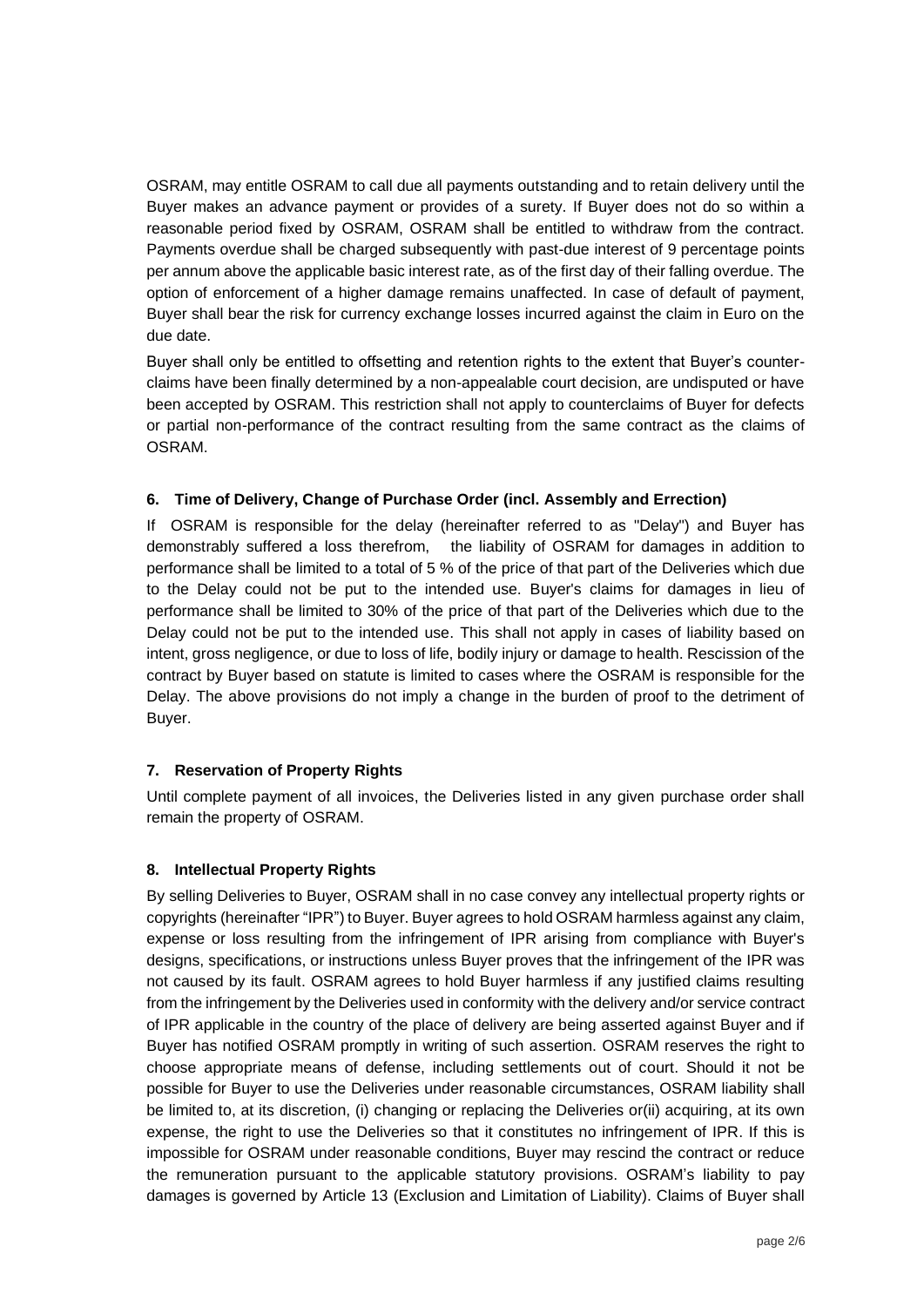be excluded if Buyer is responsible for the infringement of an IPR or if Buyer conceded infringement. Claims of Buyer shall also be excluded if the infringement of the IPR is caused (i) by designs, specifications or instructions made by Buyer, (ii) by a type of use not foreseeable by OSRAM, (iii) by modifications by Buyer, or (iv) by a combination with components and/or services not provided by OSRAM.

### **9. Software**

For software programs, pertaining documents, and all subsequent additions, Buyer shall have a non-exclusive, non-sublicensable and non-transferable right of use with the Deliveries provided that it remains unchanged, is used within the agreed performance parameters, and on the agreed equipment unless otherwise provided in a software license agreement between OSRAM and Buyer. All other rights shall remain with OSRAM or the program author respectively. Buyer ensures that – except where necessary for use of the Deliveries as intended in the contract – these programs, documents, and subsequent additions are not accessible to third parties or in third countries without OSRAM's express consent. Buyer shall not, under any circumstances reverse engineer, reverse compile, decompile, decrypt or disassemble the software, in whole or in part, except to the extent expressly authorized by OSRAM or applicable statutory law (e.g. in case of deliveries to Germany article Art 69e German Copyright Act and in case of deliveries to Austria Art § 40e Austrian Copyright Act).

### **10. Trade Acceptance**

The acceptance test shall be carried out by Buyer without undue delay. Should the take-over be delayed by reason of circumstances outside OSRAM's responsibility, the written communication of readiness for dispatch by OSRAM to Buyer shall be considered the date of delivery. In the absence of any written communication of inability to take delivery by Buyer within the time for taking delivery, the Deliveries shall be deemed accepted by Buyer. The criteria for acceptance or refusal shall be, in case of Deliveries specially developed for Buyer, the specifications or test conditions jointly agreed upon or, in case of standard Deliveries, the data sheets issued by OSRAM which were effective at the moment of placing of purchase order.

# **11. Warranty (incl. Impossibility of Performance)**

OSRAM warrants that the Deliveries will materially comply with the agreed upon specifications and are free from defects in material and workmanship. OSRAM's obligations under this warranty shall be discharged, at its option, by repairing, replacing, or giving credit for defective Deliveries, except otherwise agreed between OSRAM and Buyer. The period of warranty is 12 months (except for software products), as of the acceptance of the Deliveries by Buyer (see Article 10 – Trade Acceptance).

Buyer has to give OSRAM notice in writing of any defects, stating sufficient reasons, immediately but within 14 days as of delivery of the Deliveries at the latest. Any defects that could not be detected within that period in spite of careful examination must be communicated to OSRAM, in writing and stating sufficient reasons, immediately after becoming known. In default of such immediate communication, any warranty shall be excluded. The warranty shall also be excluded, if the Deliveries, after their acceptance, are defective due to misuse, neglect or accident or are handled not in conformity with the instructions recommended or given by OSRAM. No warranty shall apply to any defects of Deliveries which are due to any modification or alteration by persons other than OSRAM's authorized personnel or which have been received from any source other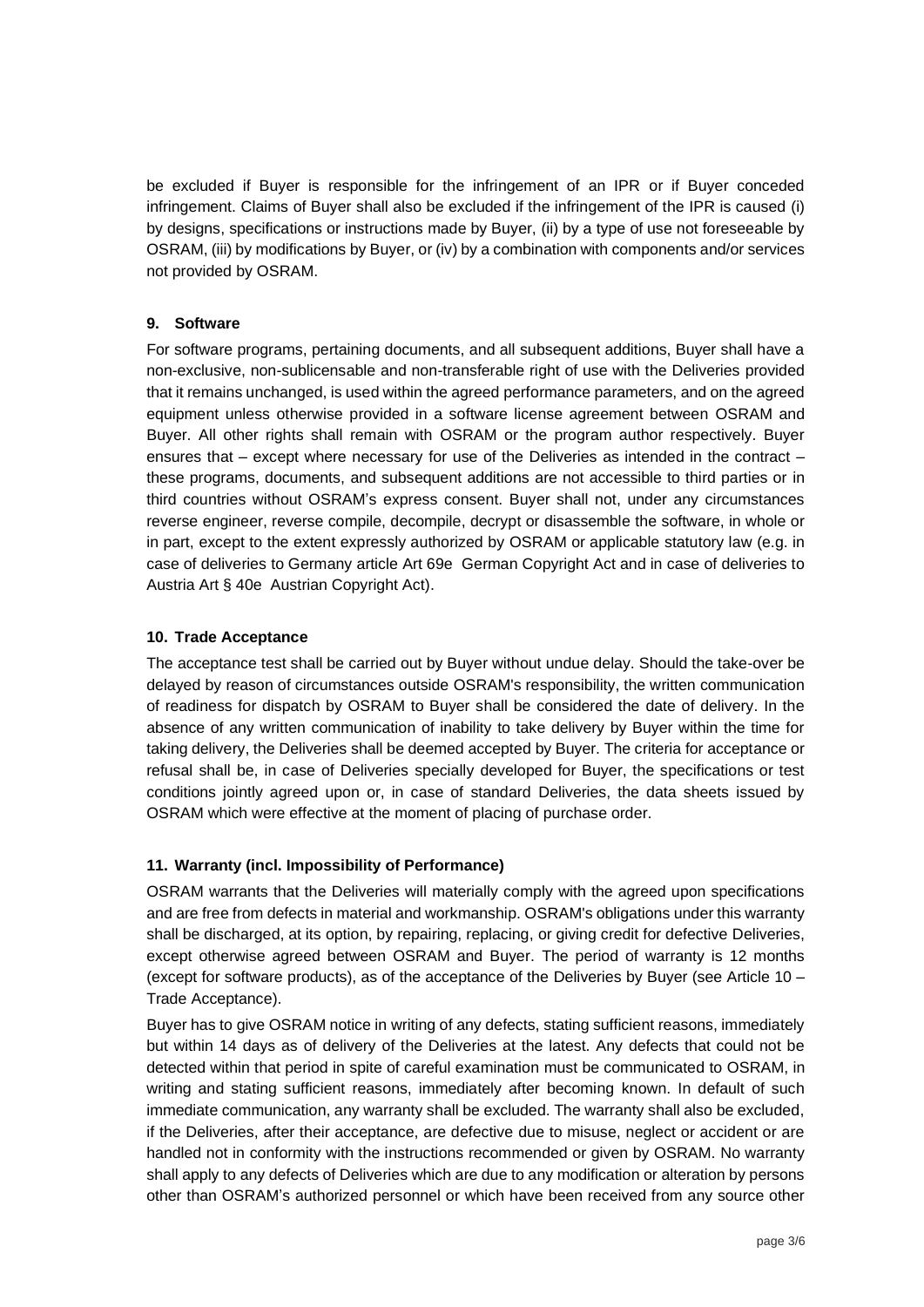than OSRAM or its authorized resellers. Returns shall only be accepted after prior consent by OSRAM and shall be accompanied by an OSRAM Return Material Authorization (RMA) number obtained from OSRAM. For return shipment, Buyer shall use OSRAM's original packing in order to avoid any damage of the Deliveries. In case of justified warranty claims, OSRAM shall bear the transportation cost. In case of unjustified complaints, Buyer shall reimburse OSRAM for all expenses arising from such complaints (including but not limited to transportation costs) unless the Buyer proves that even when exercising due care the Buyer could not realize that the complaint was unjustified. Any claims of Buyer beyond the obligations under this warranty are excluded. If the Deliveries contain software, OSRAM warrants that the software will not fail to meet its programming specification and workmanship at the time of delivery when properly installed and used on the hardware defined by OSRAM. OSRAM does not warrant that the software meets requirements specified by Buyer, is error-free or without interruption. No warranty applies for defects that appear due to, including but not limited to incorrect storage of data medium, supplementary installation of other outside software, operating system modifications or hardware modifications or similar events. The warranty for software and for any updates or upgrades of existing software or parts of it is limited to a period of 3 months from the date of Buyer's acceptance of the Deliveries.

### **12. Force Majeure**

OSRAM shall not be liable for delays and damages caused by cancellation or postponement of the delivery of the Deliveries due to force majeure conditions. Force majeure conditions include all circumstances beyond OSRAM's control which OSRAM could not have reasonably anticipated and whose consequences OSRAM could not have reasonably avoided or overcome. Force majeure conditions include but are not restricted to: natural disaster, war, civil war, insurrections, strikes, fires, floods, earthquakes, labor disputes, epidemics or pandemics, governmental regulations and/or similar acts, freight embargoes, unforeseeable operating, traffic or shipment disturbances, unforeseeable lack of labor forces, energy, raw materials or auxiliary materials. Strikes, legitimate lockouts, boycotts and other labor disputes are considered force majeure conditions even when OSRAM itself is the target of or a participant of said actions. In the event of an epidemic or pandemic, this provision shall also apply if the epidemic or pandemic had already occurred when the contract was concluded, provided that OSRAM was not aware of its effects on the contract and could not foresee them as likely.

Force majeure conditions affecting a subcontractor hired by OSRAM shall also be deemed a force majeure condition for OSRAM. In the event that the force majeure conditions continue for a period of 3 consecutive months (or in the event that the delay is reasonably expected by OSRAM to extend for a period of 3 consecutive months), OSRAM shall be entitled to cancel all or any part of the contract without any liability or responsibility towards Buyer.

#### **13. Exclusion and Limitation of Liability**

Apart from warranties expressly stated herein and subject to the provisions below, in no event shall OSRAM be liable to Buyer in contract, tort (including negligence) or otherwise for loss or damage to property, loss of use, loss of anticipated revenues, interruption of operation, expenses including costs of capital, claims from Buyer's client(s), loss of profits or revenues or for any indirect, incidental or consequential loss or damage whatsoever.

The aforementioned limitations of liability do not apply in case of willful intent, gross negligence, liability for personal injury, product liability claims and in case of culpable breach of material contractual obligations. Material contractual obligations are those obligations which need to be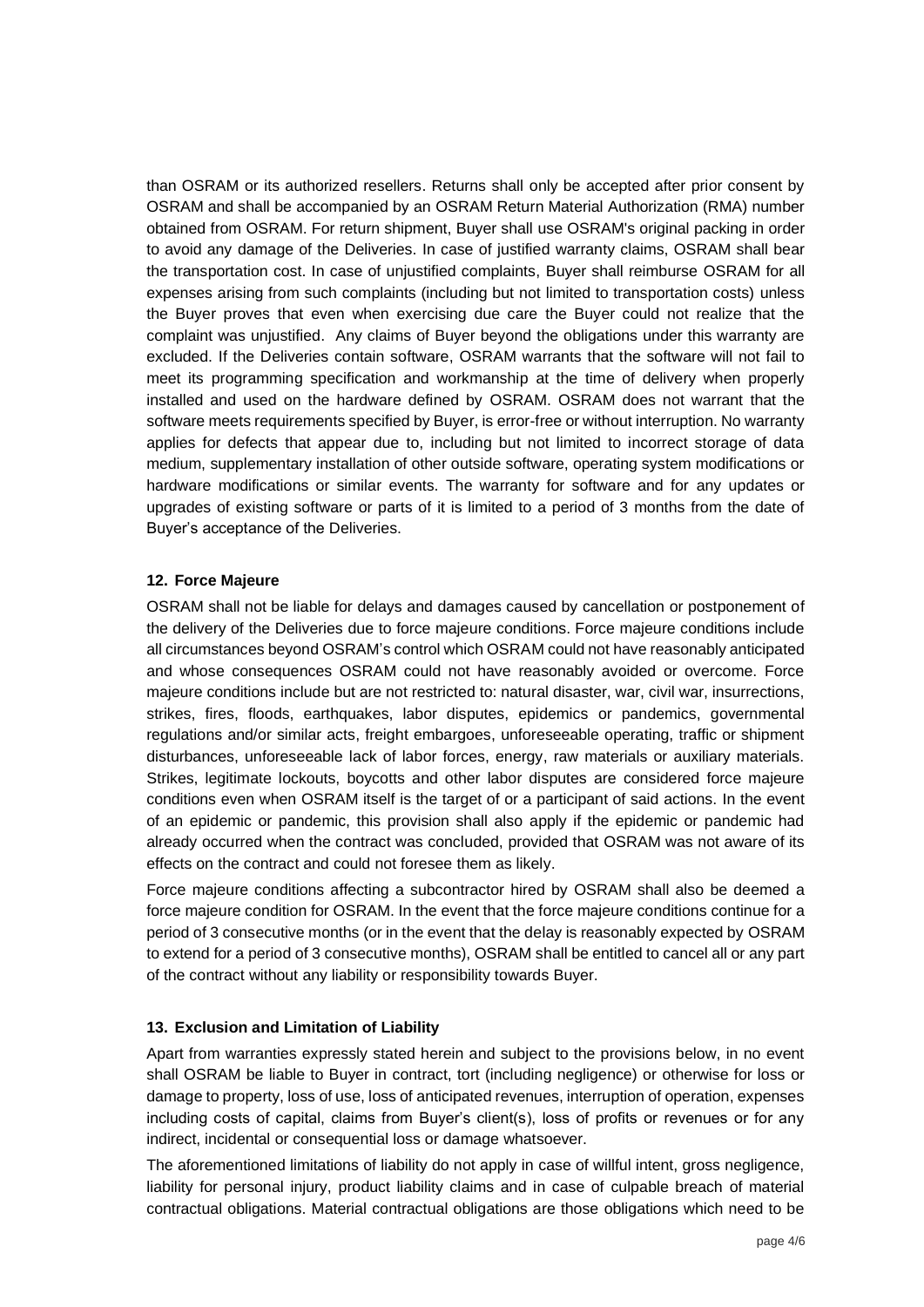complied with to reach the purpose of the contract and on the fulfillment of which Buyer usually relies and may reasonably rely on.

Insofar as OSRAM is liable according to the previous provision, the maximum overall liability for OSRAM for damages to property and financial losses not entailed by personal injury shall be limited to the total price of the corresponding accepted order, , as long as OSRAM did not act intentionally or grossly negligently. This does not apply if, as an exception, the foreseeable damage typically occurring for the contract concluded is higher. In this case, liability is limited to the higher foreseeable damage. The aforementioned provisions do not imply a change to the burden of proof to Buyer's detriment.

#### **14. Indemnification**

If OSRAM incurs any liability towards any third party for any loss or damage howsoever arising in connection with the performance of the contract with Buyer or supply of the Deliveries to Buyer, Buyer shall indemnify, defend and hold OSRAM harmless to the extent that OSRAM's liability is limited as stated in this General Terms of Trade. This obligation shall not apply if Buyer proves that the loss or damage was not caused by his fault.

#### **15. Confidentiality**

Buyer acknowledges that all technical, commercial and financial data disclosed to Buyer by OSRAM is OSRAM's confidential information. Buyer shall not disclose any such confidential information to any third party and shall not use any such confidential information for any purpose other than as agreed between OSRAM and Buyer. If a non-disclosure agreement between OSRAM and Buyer was concluded, such non-disclosure agreement shall prevail.

#### **16. Data Protection**

OSRAM and Buyer authorize to release to the respective other party and any of its affiliates any and all personal or professional data that is necessary or desirable for administration and/or fulfilment of any individual purchase order and these General Terms of Trade.

OSRAM and Buyer undertake to fully comply with any applicable personal data protection laws in applicable jurisdictions, especially with the General Data Protection Regulation (GDPR). OSRAM and Buyer shall ensure compliance with all legal data provisions including but not limited to the GDPR, particularly in regard to the lawfulness of data processing under joint controllership. OSRAM and Buyer shall take all necessary technical and organizational measures to ensure that the rights of data subjects, in particular those pursuant to Articles 12 to 22 GDPR, are guaranteed at all times within the statutory time limits. Buyer indemnifies OSRAM for any loss or damages, including, but not limited to, fees, fines and financial penalties under any applicable personal data protection laws.

#### **17. Export Compliance**

If Buyer transfers goods (commodities, software, technology) delivered by OSRAM or works and services performed by OSRAM to a third party Buyer shall comply with all applicable national and international (re-) export control regulations (e.g. regulations of the European Union, regulations of the United States). If required to enable authorities or OSRAM to conduct export control checks, Buyer, upon request by OSRAM, shall promptly provide OSRAM with all information pertaining to the particular end customer, the particular destination and the particular intended